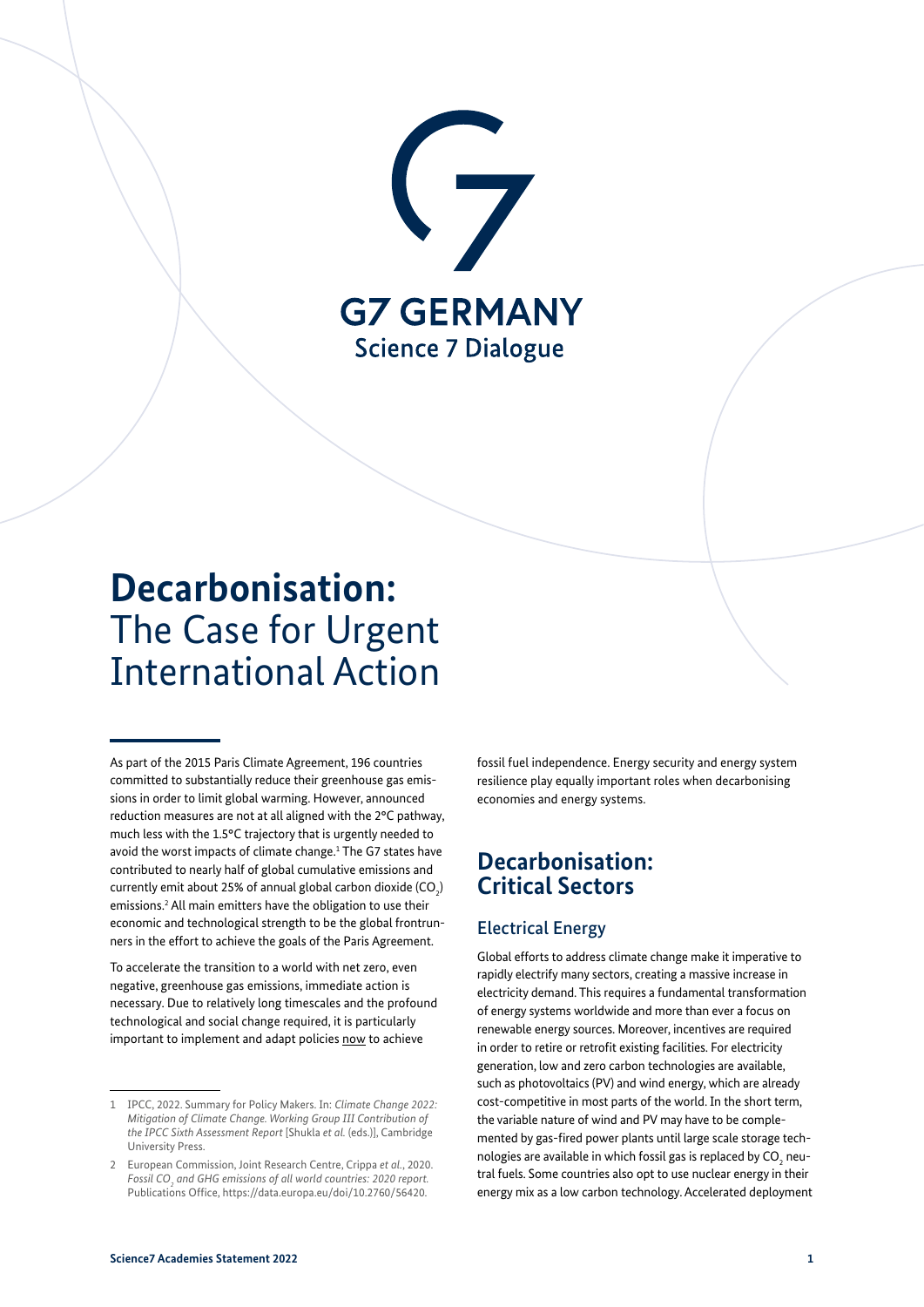of  $\mathsf{CO}_2$  neutral power generation facilities across the G7 would allow a phase-out of fossil-fuel technologies. Of utmost priority is the global exit from burning coal in power plants.

As countries vary in terms of their endowment of renewable energy resources, larger-scale power systems across regions and borders are needed. Such broad electric energy markets require large-scale, long-distance energy transport and can operate in tandem with local installations of storage, rooftop and utility scale solar and PV to enhance the penetration of renewable electricity and contribute to sector coupling throughout the system.

### **Transportation**

Near zero carbon technologies are available for many services in the mobility sector. For passenger traffic, battery electric vehicles (BEVs) increasingly enter the market. There is broad expectation that further technological advances will continue with BEVs eventually prevailing in densely populated regions of the world. This will require a substantial expansion of the electricity system and its infrastructure. Alternative solutions are required for less densely populated regions where electrical charging infrastructures could be impractical or too expensive.

For several types of transportation (e.g. aviation, ships, heavy-duty vehicles), battery electricity will likely be more expensive or technically challenging as compared with decarbonisation strategies that rely on e-fuels (from CO $_{\tiny 2}$  and renewable hydrogen), synthetic aviation fuels, ammonia- or hydrogen-powered engines, or hydrogen fuel cells, with supporting infrastructure. Multiple technical and engineering solutions require scaling to the system level within the current and coming decade, including safety issues in the development of hydrogen-based transportation.

## Heating and Cooling

Heating and cooling for homes, industry and commercial buildings is one of the major sources of CO<sub>2</sub> emissions as it currently relies mostly on fossil energies. Due to the long lifespan of appliances in buildings and industry, newly added fossil-based heating and cooling systems will lock in emissions for decades.

The combination of efficient insulation and solar and geothermal heating – where geographic location permits – is an alternative which makes direct use of CO $_{\textrm{\tiny{2}}}$  neutral energy, in addition to enhanced energy efficiency standards and regulations for the construction of new buildings. Electric heating, preferably by heat pumps, especially where solar thermal heating is not efficient for geographic and economic reasons, is a solution if electricity is generated in a CO $_{_2}$  neutral manner.

With global warming, increased air conditioning demand for cooling needs to be met. Improved insulation and air conditioners (relying on heat pumps in reverse, driven by renewable electricity) can be used. Most of these technologies are scaled and cost competitive or near-cost competitive.

### **Industry**

A range of decarbonisation challenges exist in heavy industries. Both the metallurgical industries – predominantly steel – and

the cement industry are major contributors to greenhouse gas emissions. For steel, hydrogen-based or direct electroreduction processes are alternatives to the blast furnace, but they still have not reached the commercial scale at competitive costs. Metal, glass and concrete recycling is already quite advanced but can still be increased in order to minimise the energy input. Here, quality issues in regaining the essential purities of base materials are limiting factors.

Chemical production is another industrial sector which relies heavily on fossil-based heating energy and raw materials. With higher shares of renewable electricity in the system, electrification and other low carbon heating options can reduce its  $\mathrm{CO}_2$  footprint. Plant-based feedstock could replace fossil raw materials. Hydrocarbons produced by Carbon Capture and Utilisation (CCU) technologies could give access to many building blocks of the chemical value chain. However, technological transformations include improvements of and adaptations in chemical production, which require major investments.

### Agriculture, Forestry and Land Use

Agriculture, forestry and land use account for just under a quarter of global greenhouse gas emissions.<sup>3</sup> Emissions reductions and sequestration in these sectors are critically important. Livestock and dairy production has a variety of effects on the environment and is a major driver of climate change. Reduced livestock farming, improved fertiliser utilisation as well as technological innovations and regionally adapted farming practices can contribute to sustainable food systems with effects on the climate as well as on soil, water, biodiversity and human health. Moreover, deforestation is the most significant aspect of land use change affecting global warming, turning forests from carbon sinks into carbon sources.

# **Decarbonisation: Drivers and Obstacles**

Where there are low or zero carbon technologies readily available, the main factor inhibiting the transition from greenhouse gas emitting technologies and behaviours has been the economics of adoption in new applications and in retrofitting existing fossil-based infrastructure. However, the calculus is shifting towards renewable energy supply that is increasingly being valued as an essential factor for energy security and independence, local air quality and human health.

Decarbonisation can further be supported through the development and use of energy carriers and synthetic fuels. The use of 'green' hydrogen<sup>4</sup> based on low carbon and renewable energy sources has the potential to decarbonise sectors which are hard to electrify. Challenges include costs of production, losses during transport and currently low yields in power-to- $H_2$ -to-power scenarios.

<sup>3</sup> IPCC, 2022.

<sup>4</sup> Green hydrogen has significantly lower carbon emissions than grey hydrogen, which is produced by steam reforming of natural gas.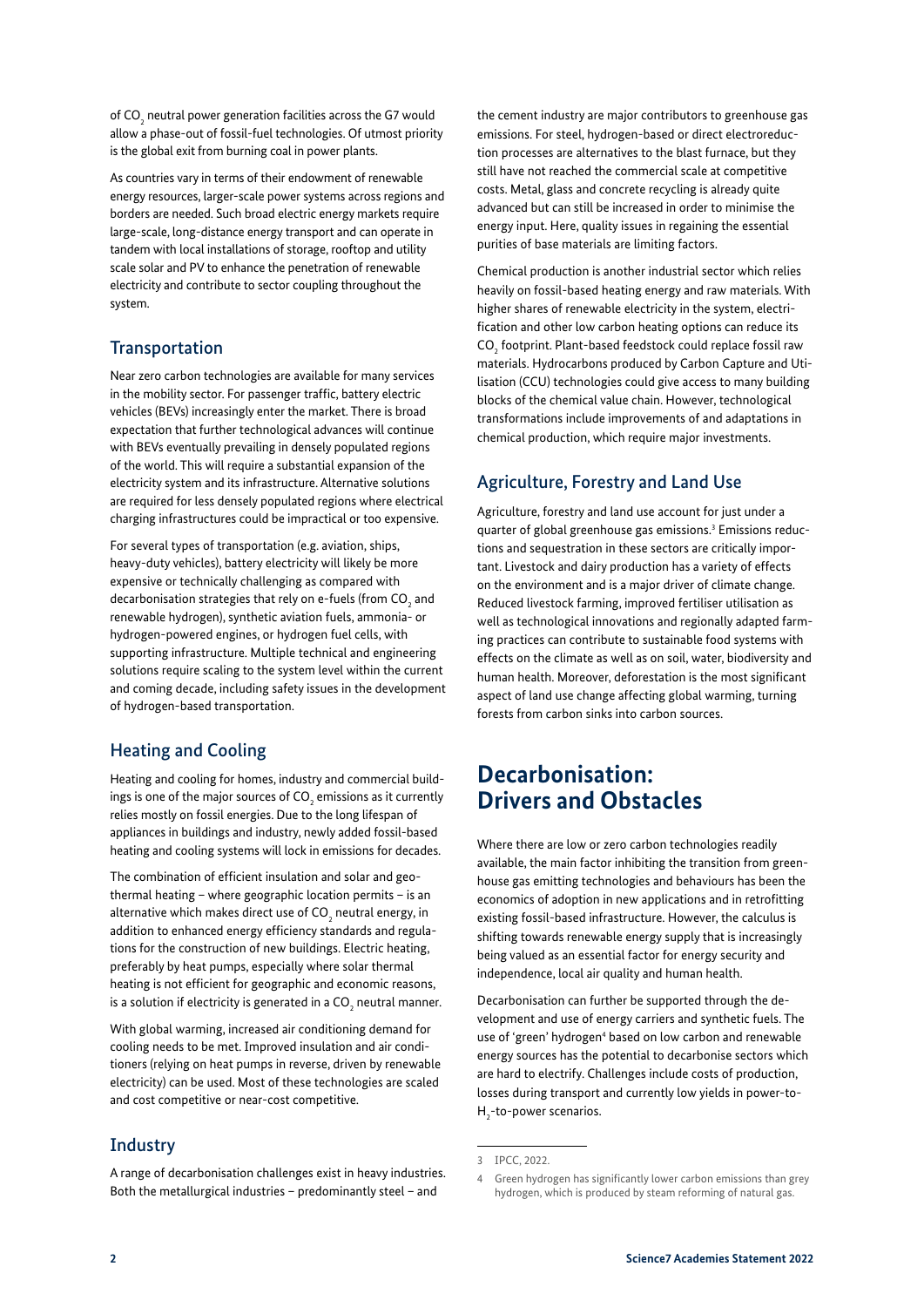Across economies, there is no uniform price of CO<sub>2</sub> emissions. The adoption of internationally coordinated minimum carbon prices among the main emitters is needed. This will help adapting institutional and individual behaviours in favour of low carbon production and consumption choices.

Achieving the goals of the Paris Climate Agreement requires negative greenhouse gas emissions. Options include the afforestation and reforestation of depleted land, wetland restoration as well as other nature-based solutions. Further technical approaches are  $\mathsf{CO}_2$  capture and use (for long-lived products and

in circular energy economies),  $\mathsf{CO}_2$  capture and sequestration and direct capture from air and seawater. This emerging toolbox of measures for mitigating climate change will be needed regardless of the progress in the various sectors addressed above.

There still remain fundamental scientific and technological challenges as well as regulatory, scaling and social issues that need to be addressed as we move towards climate neutrality. In all of these endeavours, the G7 states must take a leading role in developing solutions that work both for themselves and for countries in different circumstances around the world.

# **Recommendations**

We call on the G7 governments to provide the following leadership in order to achieve net zero emissions by 2050 or earlier:

#### **(1) Build a carbon neutral and resilient energy system.**

- Phase out fossil energy, including especially coal, as well as climate-damaging subsidies.
- Accelerate the complete decarbonisation of the electricity sector.
- Accelerate the electrification of mobility and transportation and associated infrastructure, as well as of heating and cooling.
- Reduce greenhouse gas emissions of hard to abate sectors through:
	- › Energy efficiency, materials efficiency and circularity;
	- › Implementation of alternative fuels, such as e-fuels or ammonia, and hydrogen.
- Develop and deploy negative emission technologies and nature-based solutions.
- Provide mechanisms to deal with intermittency by developing dispatchable electricity solutions for periods of low supply from renewable energy, such as storage or reconversion, demand side management and efficacy, and grid extension across national borders as well as smart grids. Market rules and pricing systems to encourage trade and supply resources are needed.
- Ensure energy security by mitigating potential supply disruptions and diversifying supply to increase system resilience.

#### **(2) Strengthen international cooperation towards a just energy transition worldwide.**

- Develop international trading systems for renewable energy as a blueprint for widespread implementation beyond the G7. Start with agreements on standardisation and certification of  $\mathsf{CO}_\mathsf{2}$  load and provenance of energy carriers.
- Reinforce decarbonisation efforts by establishing a global CO $_{\tiny 2}$  pricing mechanism, complemented by more direct and fast-acting measures.
- Promote climate alliances (such as a global and cooperative climate club) and partnerships to coordinate climate action and deliver on global climate finance promises.
- Ensure appropriate solutions are available globally.

#### **(3) Strengthen climate literacy and citizen involvement.**

- Help people around the world to better understand the threats arising from climate change, how it affects their lives and the lives of future generations, and how they need to play a part in mitigation and adaptation.
- Reduce barriers to low carbon consumption and promote behavioural change by encouraging energy efficiency and saving, active travel and dietary change, e.g. reduced meat and dairy products consumption in favour of plant-based products.
- Educate on the co-benefits of renewable and clean energy, such as a reduction in air pollution and noise, improved energy security and stable or decreasing prices.

#### **(4) Promote research as well as technological and social innovation towards climate neutrality.**

- Invest in basic research and increase international cooperation to address R&D challenges in climate science and industrial transformation. Improve scaling of climate neutral technologies.
- Support international cooperation in the monitoring of the energy system and its transformation by providing energy and emission data transparently and in near-real time.
- Further develop and standardise methods to report greenhouse gas sources and sinks. Expand research on nature-based solutions, particularly their climate impact and global mitigation potential.
- Promote social and behavioural science in order to support transformative social innovations to increase support for technologies, policies and routines for carbon neutral lifestyles.